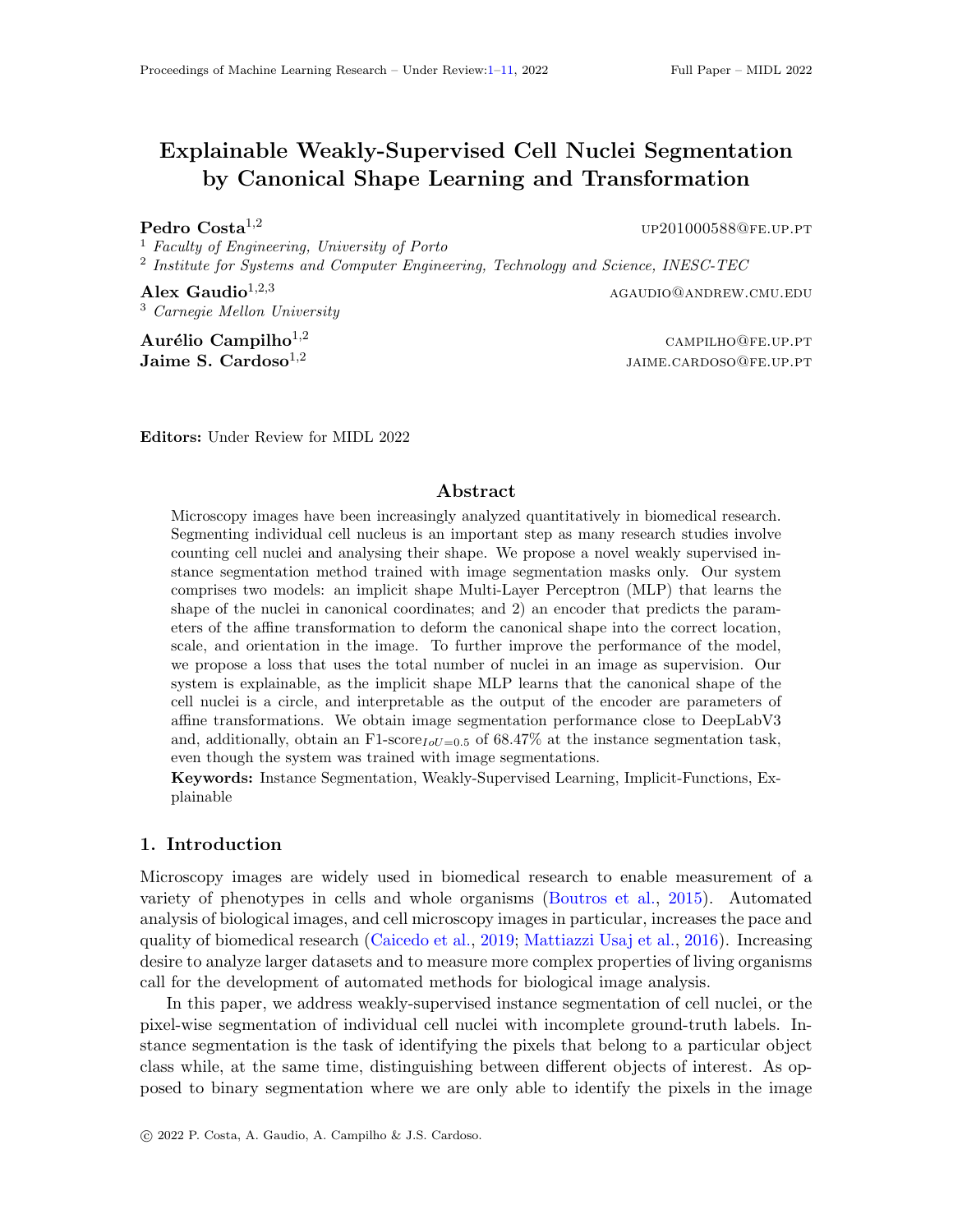displaying cell nuclei, instance segmentation allows us to count the number of cell nuclei present in the field of view, analyze their individual shapes and extract other scientifically informative features.

Existing tools for biological image analysis [\(McQuin et al.,](#page-9-0) [2018;](#page-9-0) [Schindelin et al.,](#page-9-1) [2012\)](#page-9-1) still require expertise in selecting and manually configuring the right algorithms for each image. Automated instance segmentation methods, especially in deep learning, also typically require pixel-wise annotations that distinguish each individual nucleus. These annotations are challenging to acquire, and ground truth at cell nuclei boundaries is not clearly defined [\(Segebarth et al.,](#page-9-2) [2020\)](#page-9-2). Our work directly addresses this problem by relaxing the labeling requirement while increasing explainability and interpretability of the model.

Existing fully automated Deep Learning methods typically compare favorably against expert researchers using hand-crafted biological image analysis tools to segment nuclei in microscopy images [\(Caicedo et al.,](#page-8-1) [2019\)](#page-8-1). Popular deep networks for bio-image semantic segmentation include the U-Net [\(Ronneberger et al.,](#page-9-3) [2015;](#page-9-3) [Vuola et al.,](#page-10-1) [2019\)](#page-10-1) and DeepLabV3 architectures [\(Chen et al.,](#page-8-3) [2018,](#page-8-3) [2017\)](#page-8-4). While these popular architectures have attained state-of-the-art performance in many semantic segmentation tasks, they are not explicitly designed for instance segmentation. For instance segmentation, the Cellpose model [\(Stringer et al.,](#page-9-4) [2021\)](#page-9-4) incorporates a U-Net into a gradient vector model to segment individual cell instances. Another deep network architecture well suited to cell nuclei instance segmentation model is Mask R-CNN [\(He et al.,](#page-8-5) [2017\)](#page-8-5). These models are trained in fully supervised fashion and require ground truth segmentation masks of individual cells.

Weakly supervised instance segmentation models typically exploit the availability of ground truth bounding box annotations to develop a model capable of predicting a segmentation mask for each instance in the image [\(Khoreva et al.,](#page-8-6) [2017;](#page-8-6) [Zhou et al.,](#page-10-2) [2018\)](#page-10-2). We follow a different approach, where we use binary segmentation masks instead of bounding boxes, but offer increased explainability and interpretability.

Other weakly supervised instance segmentation models use single point annotations to train [\(Tian et al.,](#page-10-3) [2020;](#page-10-3) [Qu et al.,](#page-9-5) [2020;](#page-9-5) [Nishimura et al.,](#page-9-6) [2021\)](#page-9-6). These annotations are faster to obtain than bounding box or segmentation masks, and the authors show that they are able to segment cell nuclei with a small performance loss when compared with a fully supervised segmentation model. However, these approaches are still not explainable nor interpretable, which are properties that could benefit researchers and pathologists.

We propose to let a model learn an explainable canonical shape representation of the instances in the dataset. Then, the task of instance segmentation is reduced to the deformation of the learned canonical shape, using an affine transformation, for each instance in the image. Our method consists of 2 models: 1) an implicit shape Multi-Layer Perceptron (MLP) model that learns a single canonical shape of the cell nuclei; and 2) an encoder that predicts the location, orientation, and size of each nuclei in the image. Our encoder follows a similar architecture to DeepLabV3 and we obtain comparable results to DeepLabV3 in terms of image segmentation, with the added benefit of performing instance segmentation.

Contributions: We propose a novel Weakly Supervised model capable of performing instance segmentation using image segmentation as the supervisory signal. Our model is explainable, capable of summarizing the shape of the instances present in the dataset. Additionally, our encoder is interpretable, predicting parameters (translation, scale, and rotation) that are understandable.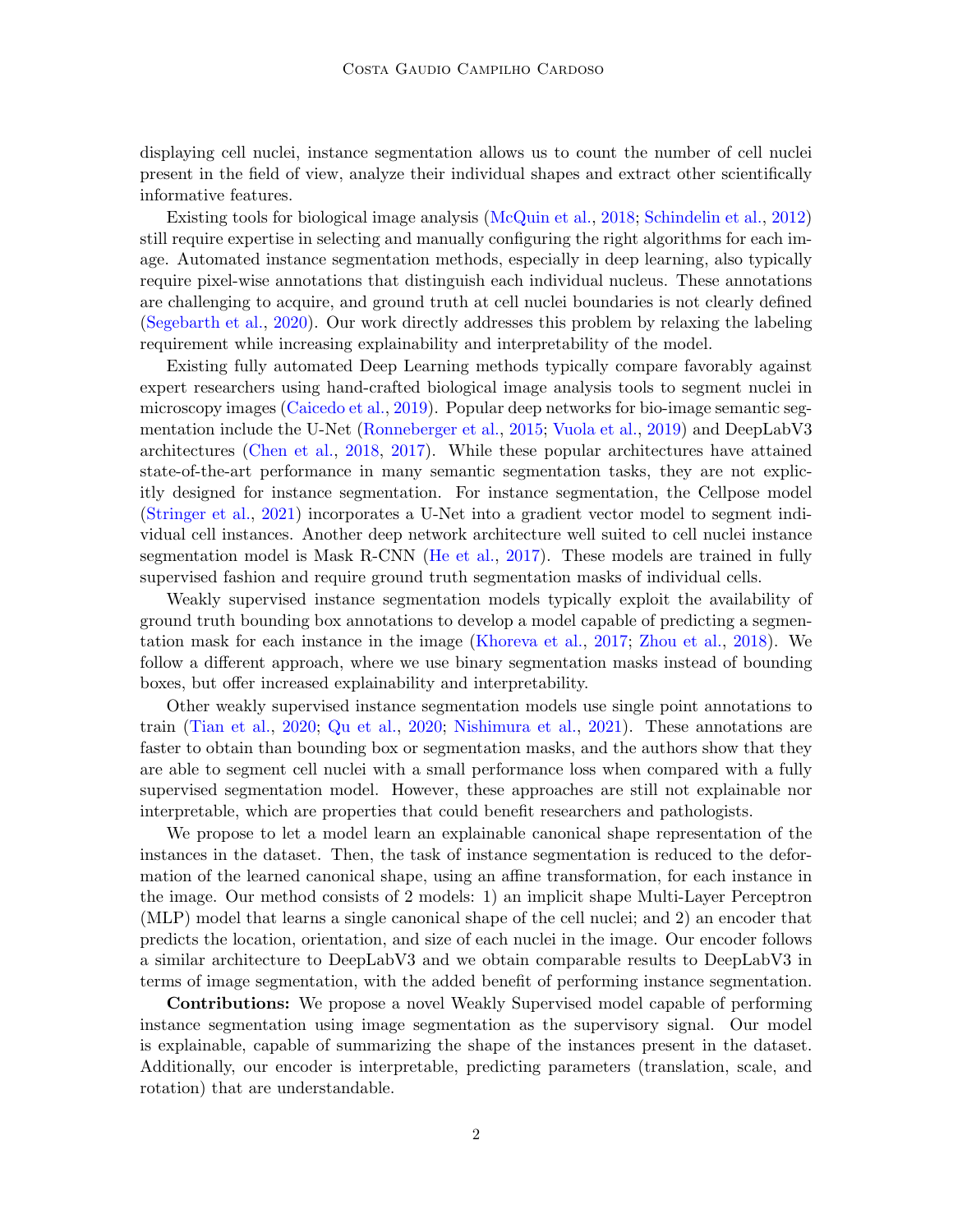

<span id="page-2-0"></span>Figure 1: Our system performs instance segmentation while trained on binary segmentation masks and is composed by 2 models: an encoder and a canonical shape MLP. The encoder predicts the deformation L, location t and presence  $p(z)$  of N instances. These parameters are used to transform a grid of 2D pixel coordinates X before being given to a canonical shape MLP that predicts  $N$  instance segmentation masks. These masks are combined using the maximum operator into an image binary segmentation mask.

## 2. Proposed Method

We propose to simultaneously learn the canonical shape of the objects to segment, and learn an affine transformation to place  $N$  instances in the correct location, orientation, and scale. The canonical shape of the object is learned with a MLP that predicts the likelihood of a 2D cartesian coordinate belonging to the canonical shape. Then, an encoder predicts the parameters of N instances in the image that are used to deform and place the instances in the correct location, scale, and orientation. Finally, the  $N$  instances are combined to form a binary segmentation prediction for an image. An outline of our method is shown in Figure [1.](#page-2-0)

#### 2.1. Implicit Shape Representation

We propose to represent the canonical shape of the objects of interest by modeling each  $(x, y)$  pixel coordinate of a predefined grid X as a bernoulli distribution. The distribution is parameterized using an implicit shape MLP that predicts  $p(s|x, y, r)$ , where r is the distance to the origin  $r = \sqrt{x^2 + y^2}$ , and s is a bernoulli random variable representing the value of the canonical shape at location  $(x, y)$ .

Note that the likelihood of s only depends on  $(x, y)$  and is independent of input image intensities. Also, as  $(x, y)$  are continuous values, we can sample the desired shape at different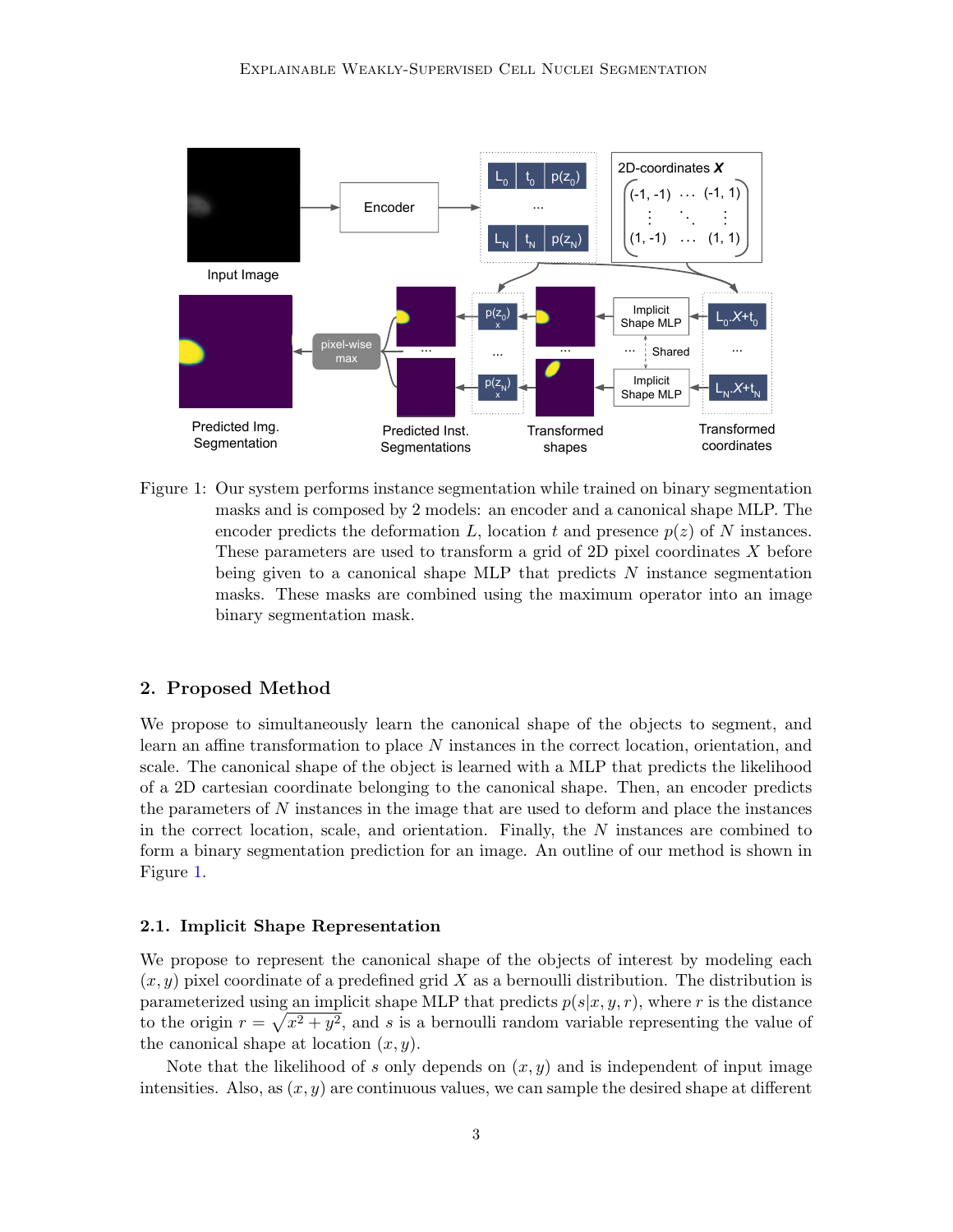resolutions and in different positions. This is an important feature as the model should be able to segment objects of different scales and positioned in any location of the image.

The implicit shape MLP consists of three layers, with 8, 4, and 1 output channels respectively, followed by a ReLU activation function, except for the output layer which is followed by a negative Softplus activation function to model the log likelihood of s. The input  $(x, y, r)$  is concatenated with the output of the first two layers, to make that information available at each level of the model. The implicit shape MLP is trained jointly with the encoder as described in section [2.2.](#page-3-0)

To compose the canonical shape, we sample a grid of  $(x, y)$  pixel coordinate values X with the desired image resolution, between fixed values for x and y (i.e.  $-1 \leq x \leq 1$  and  $-1 \leq y \leq 1$ . To change the scale, orientation, and location of the canonical shape in the image, we transform X. We apply an affine transformation  $T = [L|t]$  to X, where L is a  $2 \times 2$  lower triangular matrix and t is a 2D vector. Therefore, the transformed grid X' becomes:

$$
X' = L.X + t.\tag{1}
$$

We constraint the diagonal of  $L$  to be positive but allow all the remaining degrees of freedom of T to take any real value. Then, we compute  $p(s|x', y', r')$  for each value of the grid to obtain an image of the transformed canonical shape.

### <span id="page-3-0"></span>2.2. Image Segmentation

With the canonical shape and the possibility to scale, rotate, and translate the shape, it becomes possible to segment individual objects. The task of segmenting an object instance in an image becomes to predict the parameters of the transformation T.

We train an encoder to predict N affine transformations  $T_i$  and an additional parameter  $p(z<sub>i</sub>)$  to indicate if the given instance is present in the image or not. As we train the model with a single ground-truth binary segmentation mask, we need to combine the  $N$  instance masks into a single image segmentation mask. We define the likelihood of a single 2D pixel coordinate as the maximum likelihood over all N predicted instances:

<span id="page-3-1"></span>
$$
p(y|I) = \max_{1 \le i \le N} p(s_i|x'_i, y'_i, r'_i) p(z_i),
$$
\n(2)

where I is the input image and  $p(y|I)$  is the segmentation prediction for a single pixel. After computing  $p(y|I)$  for all pixels in the input image, we end up with a binary segmentation mask, as can be seen in Figure [1.](#page-2-0) Then, any standard binary segmentation loss can be applied. In this work, we simultaneously optimize the binary cross entropy loss and the Dice loss. This architecture can be trained end-to-end, meaning that both the Implicit Shape MLP and the Encoder are simultaneously trained by minimizing the segmentation loss.

### 2.3. Regularization and Postprocessing

By training the model to minimize an image segmentation loss, there is no guarantee that it will be good at segmenting individual instances. If the number of predicted instances N is much larger than the actual number of instances  $K$  in an image, the model may compose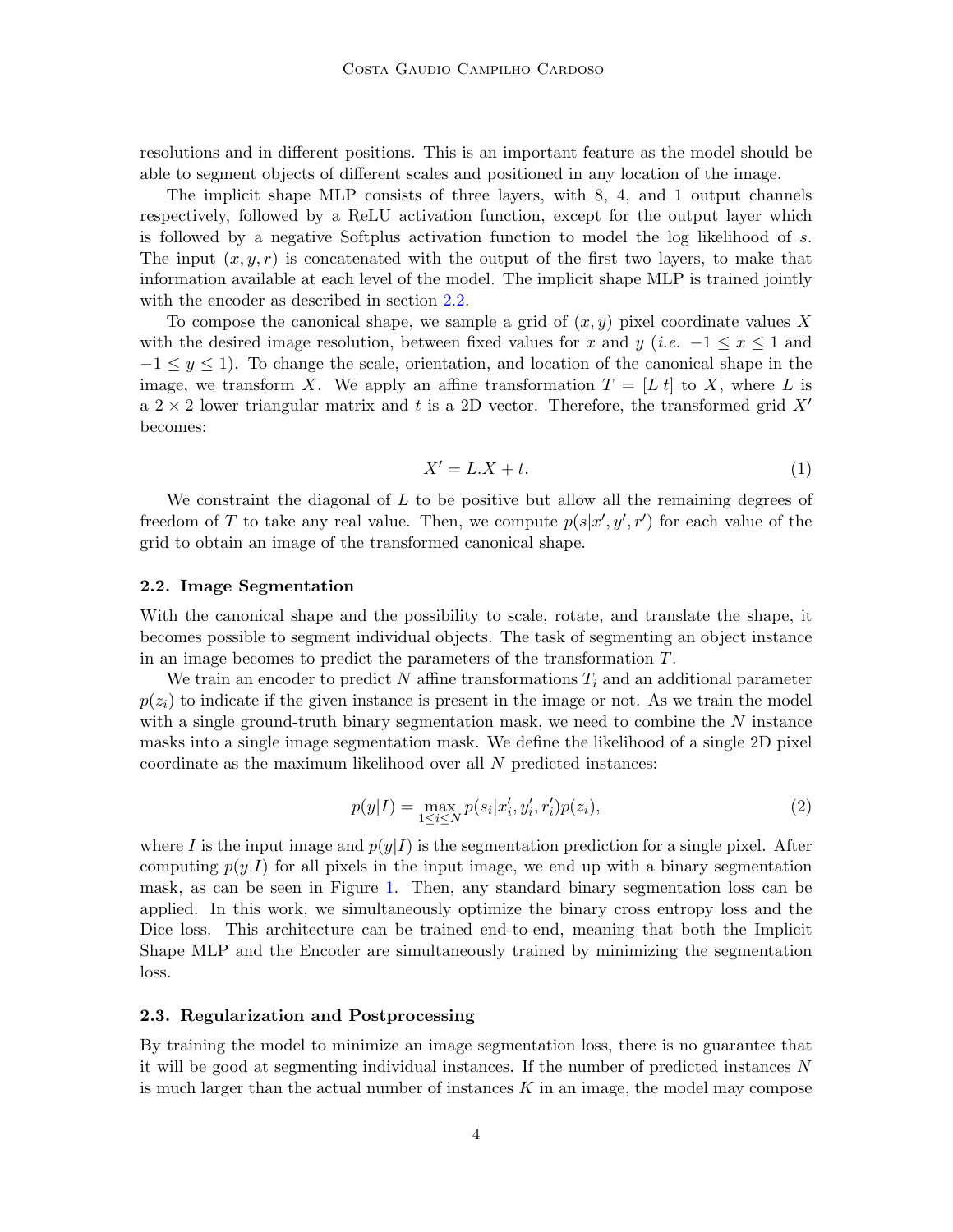a single cell nucleus by multiple individual instances, to accommodate for small deviations from the canonical shape.

However, it is possible to include additional supervision on top of the predicted parameters to improve the instance segmentation performance, without providing instance segmentation masks. We apply a L2 loss on the number of predicted instances  $\sum_{i}^{N} p(z_i)$  to be close to the ground-truth number of instances  $K$  in the input image:

$$
\mathcal{L}_{cnt} = \left[ \left( \sum_{i}^{N} p(z_i) \right) - K \right]^2.
$$
 (3)

Even though the  $\mathcal{L}_{cnt}$  loss promotes the prediction of the correct number of instances in an image, there may still occur some situations where the same instance is represented by multiple predictions. In order to improve the instance prediction performance, we group together one bigger instance b with a smaller instance m if m is contained in b. To identify if m is contained in b, we compute the ratio between their intersection with the area of m. Then, we group b and m if  $\frac{b \cap m}{m} \geq 0.5$ .

### 2.4. Model Architecture

We use ideas from state-of-the-art image segmentation models to design our model. Our model is composed of a Resnet50 [\(He et al.,](#page-8-7) [2016\)](#page-8-7) backbone, without the Global Average Pooling and final Fully-Connected layers used for the classification. Additionally, we replace the last strided convolutional layer with a dilated convolution, to avoid downsampling the feature map resolution without losing contextual information. We use  $128 \times 128$ px resolution images, and the extracted features have a resolution of  $8 \times 8$ . Finally, in a similar fashion to what standard one-stage object detection architectures do, we add two  $1 \times 1$  convolutional layers to predict the parameters of the transformation T and  $p(z)$  of 2 instances. This results in  $N = 2 \times 8 \times 8 = 128$ , for  $128 \times 128$ px resolution images.

We use the predicted parameters to transform the grids X with a resolution  $4\times$  lower than the original image. After combining the  $N$  instance segmentations using Equation [2,](#page-3-1) we upsample the resulting image segmentation mask to the same resolution as the input image. During inference we can use grids  $X$  of the same resolution as the input images for improved instance segmentation resolution.

We train the model to minimize  $\mathcal{L}_{BCE} + \mathcal{L}_{Dice} + \alpha \mathcal{L}_{cnt}$ , where  $\mathcal{L}_{BCE}$  is the Binary Cross-Entropy Loss,  $\mathcal{L}_{Dice}$  is the smooth Dice Loss and  $\alpha$  was set to  $1e^{-2}$  after hyperparameter tuning. The model was trained with Stochastic Gradient Descent with a nesterov momentum of 0.9. The learning rate was scheduled using the One Cycle learning rate policy [\(Smith and Topin,](#page-9-7) [2019\)](#page-9-7), with a maximum learning rate of  $1e^{-2}$ . The model was trained for 50 epochs.

## 3. Evaluation

## 3.1. Dataset

To evaluate our approach, we used a dataset from the Broad Bioimage Benchmark Collection with accession number BBBC038 [\(Caicedo et al.,](#page-8-1) [2019\)](#page-8-1). This dataset was part of the 2018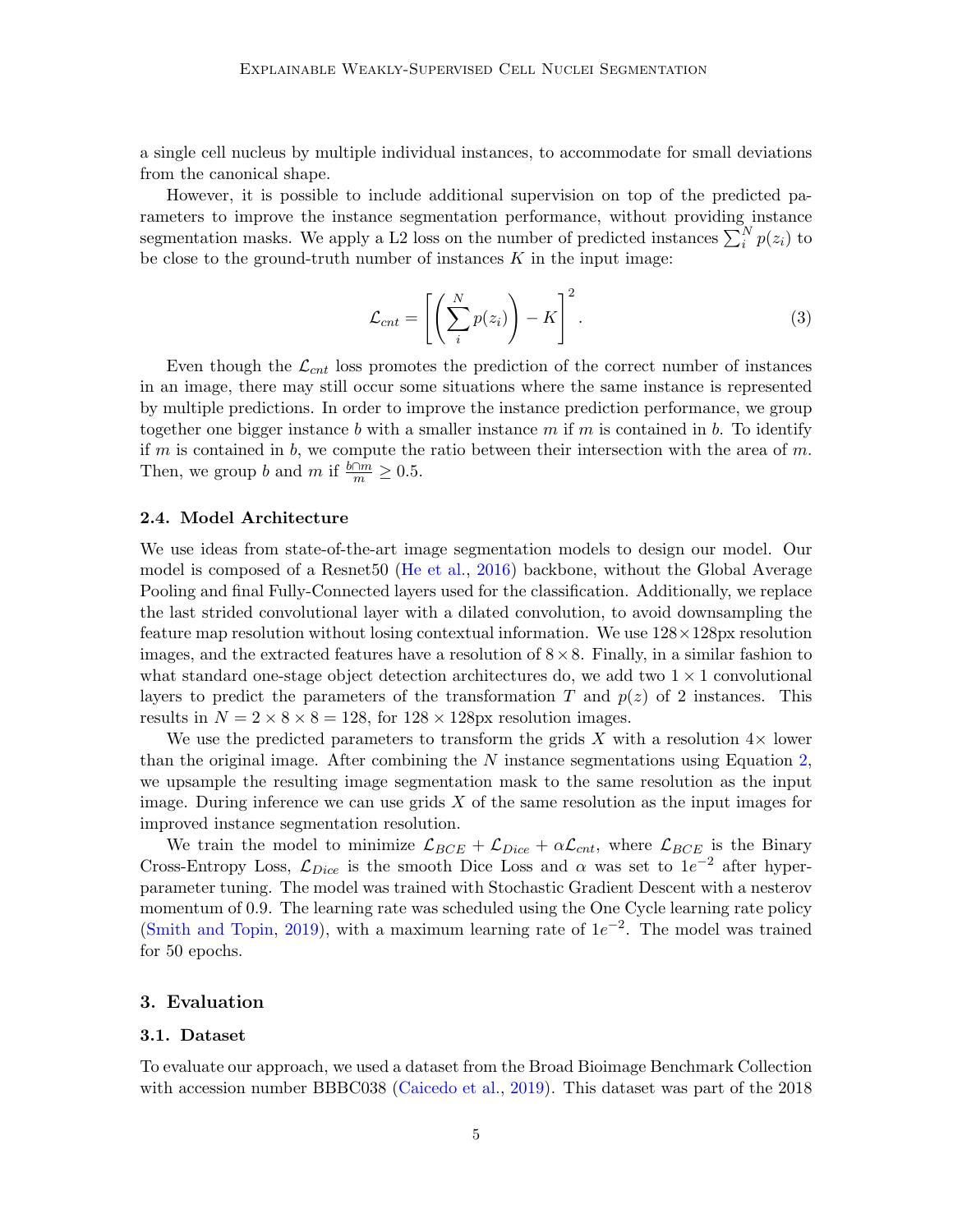|                              |                            |              | Image |       | Instance       |             |
|------------------------------|----------------------------|--------------|-------|-------|----------------|-------------|
| Approach                     | Grid Res.                  | Unsup. IS    | IoU   | Dice  | $F1_{IoU=0.5}$ | $F1_{mean}$ |
| DeepLabV3                    | -                          |              | 74.29 | 85.25 |                |             |
| Mask R-CNN                   |                            |              | 82.15 | 90.20 | 78.75          | 69.81       |
| Ours                         | $32 \times 32px$           | $\checkmark$ | 71.38 | 83.30 | 32.49          | 34.08       |
| Ours                         | $128 \times 128px$         | $\checkmark$ | 72.25 | 83.89 | 30.55          | 32.39       |
| $Ours + P$                   | $128 \times 128$ px        |              | 72.25 | 83.89 | 57.57          | 51.99       |
| Ours+ $\mathcal{L}_{cnt}$    | $32 \times 32px$           | $\checkmark$ | 70.60 | 82.77 | 65.10          | 56.43       |
| Ours+ $\mathcal{L}_{cnt}$    | $128 \times 128 \text{px}$ | $\checkmark$ | 71.02 | 83.06 | 65.36          | 57.00       |
| Ours+ $\mathcal{L}_{cnt}$ +P | $128 \times 128$ px        |              | 71.02 | 83.06 | 68.47          | 60.27       |

<span id="page-5-0"></span>Table 1: We evaluate our model with different resolutions for the grid  $X$ , the effects of our postprocessing method  $(+P)$  and of our loss on the number of instances  $\mathcal{L}_{cnt}$ .

Data Science Bowl challenge in Kaggle and contains a total of 841 images from 31 different biological experiments. From these images, 670 were used to train the model, 65 images were used for validation and 106 for testing.

The dataset contains 2D light microscopy images of stained nuclei, including fluorescent and tissue images. Fluorescent images display cells of different sizes and are stained with DAPI and Hoechst. Tissue images belong to different organs and animal models and are stained with hematoxylin and eosin. The images were annotated by experts with a segmentation mask for each individual nucleus. There is no overlap between different nuclei masks, meaning that a pixel in the input image may only be assigned to a single nucleus.

Since the images are of varying resolution, we break them into patches of a fixed resolution of  $128 \times 128$  pixels (px). Additionally, we sum the individual segmentation masks into a single binary patch segmentation mask that we use as ground-truth to train the model. The number of instances  $K$  is obtained by identifying the number of instance segmentation masks with at least one pixel segmented.

#### 3.2. Image Segmentation

We compared the performance of our model with DeepLabV3 for a reference in image segmentation, as the architecture of our encoder is similar to DeepLabV3. We used a pretrained DeepLabV3 model and fine-tuned it on the BBBC038 dataset in the same conditions as our model.

We performed ablation studies on the  $\mathcal{L}_{cnt}$  loss, the size of the sampling grid X during inference and the effects of the proposed post-processing method. Regarding the resolution of the sampling grid, we tested with 2 different resolutions:  $1)$   $32 \times 32px$ , the same resolution used during training; and 2)  $128 \times 128 \text{px}$ , the same resolution as the input image. The results can be seen in Table [1.](#page-5-0)

Even though the model was trained to produce  $32 \times 32$  px instance segmentation masks that are then upsampled, the model gets slightly better performance if the instance segmentation masks are sampled from the implicit shape MLP at the original image resolution.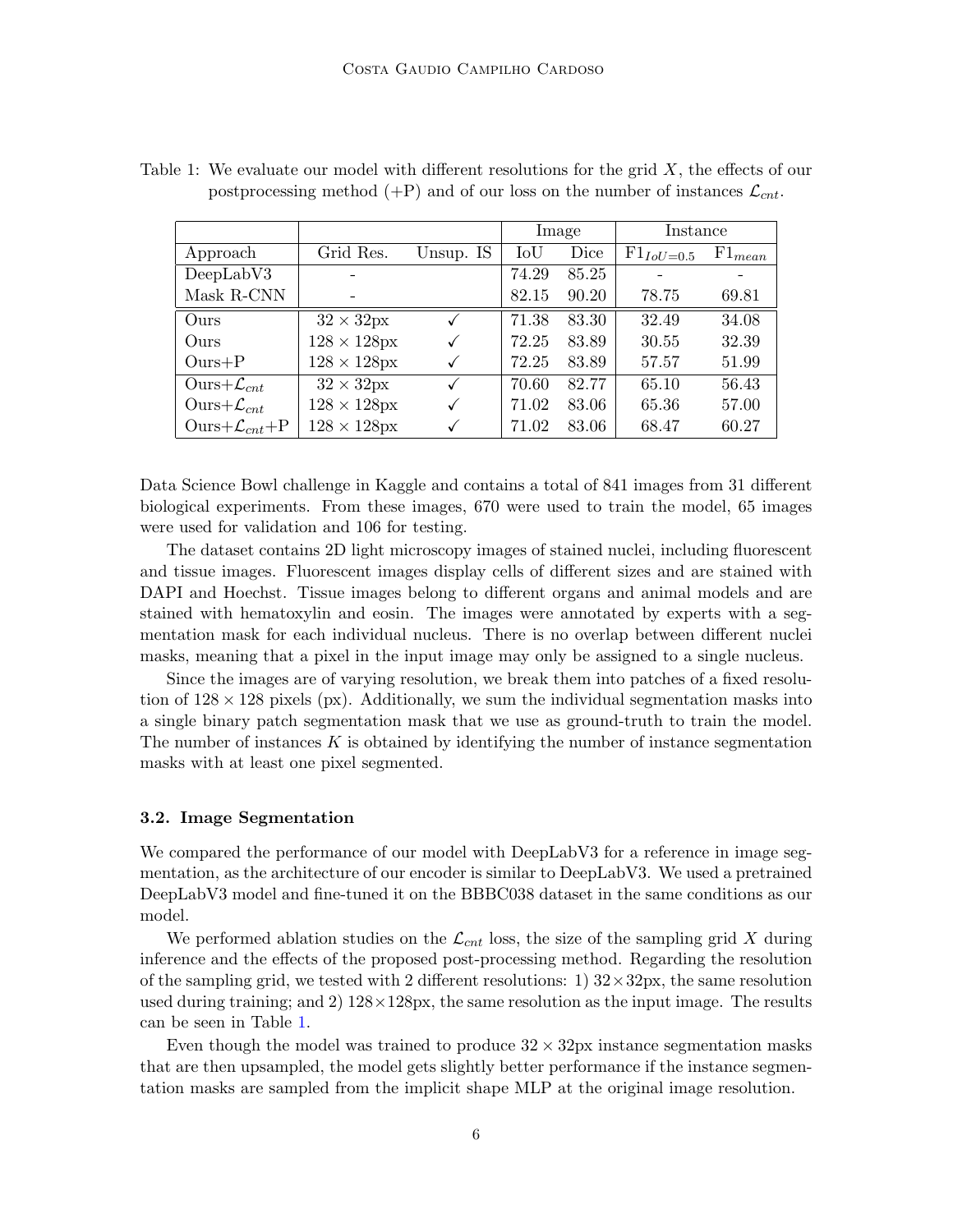

<span id="page-6-0"></span>Figure 2: Instance segmentation results of the different proposed approaches. The baseline predicts many instances for each GT instance, leading to poor instance segmentation performance. The addition of the  $\mathcal{L}_{cnt}$  loss improves the results by reducing the number of predicted instances. The postprocessing (P) method further refines the results by merging instances with large overlap.

Our model obtains an IoU and Dice slightly bellow the DeepLabV3 baseline. Additionally, when we apply a loss on the number of predicted objects  $\mathcal{L}_{cnt}$ , the image segmentation performance slightly decreases. This could be due the fact that, when an object is not a perfect circle or of elliptical shape, the model without  $\mathcal{L}_{cnt}$  composes the irregular object with multiple small predicted instances, as shown in the first column of Figure [2.](#page-6-0) By penalizing the usage of larger number of predicted instances for each image than the actual number of objects, the model is forced to compromise and incur in some segmentation error in those irregular instances.

The image segmentation results are close to those of DeepLabV3, that has a similar architecture to our encoder, but it performs worse than Mask R-CNN. This may indicate that



<span id="page-6-1"></span>Figure 3: The canonical shape learned by the baseline and the  $\mathcal{L}_{cnt}$  models when sampled at different resolutions. Even though most of the instances in the dataset are elliptical, the model learned a circular canonical shape.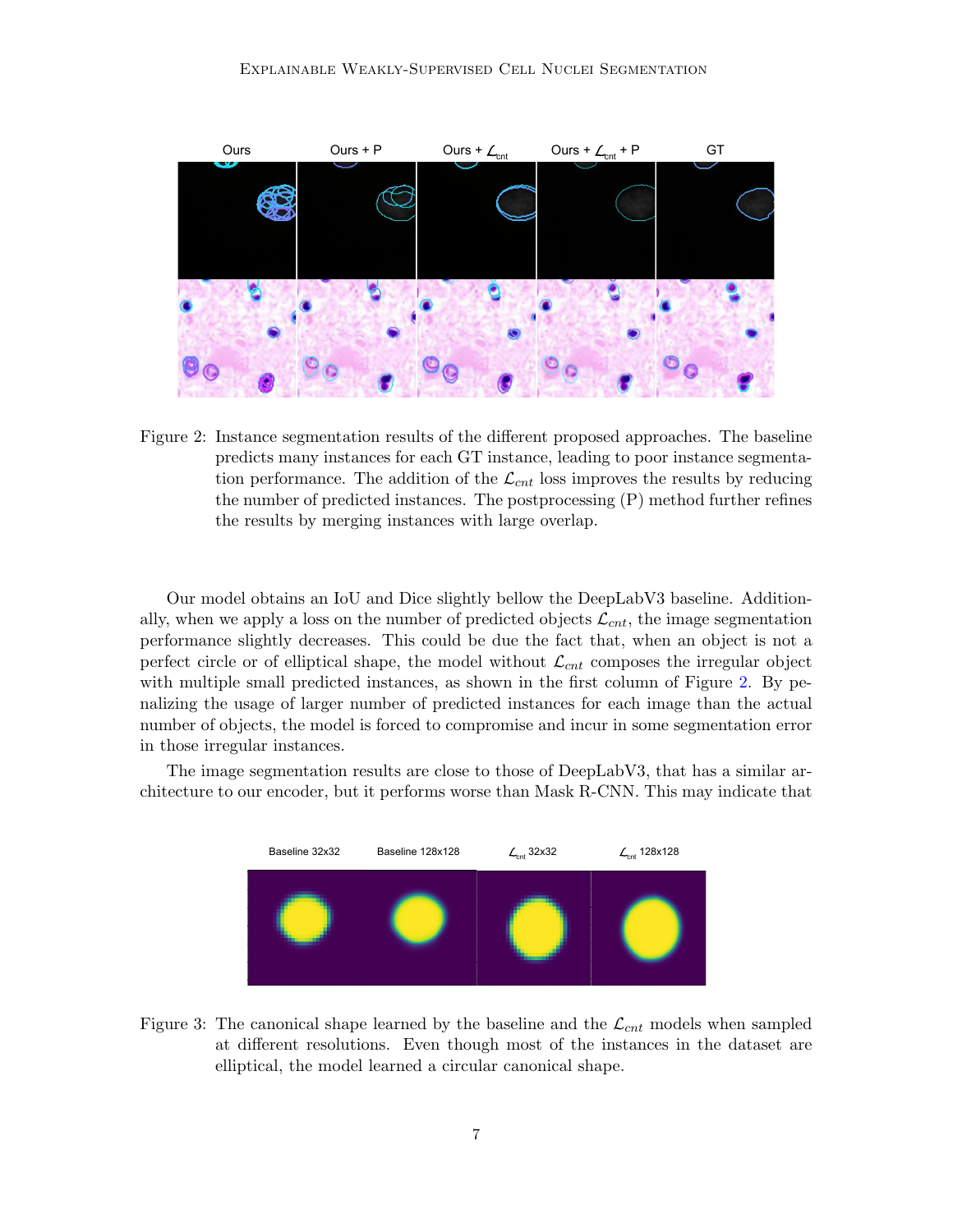the Mask R-CNN architecture is better suited for this particular task than the DeepLabV3 model and that the image segmentation performance of our model may be limited by the encoder architecture.

#### 3.3. Instance Segmentation

We evaluate the model at the task of instance segmentation. Notice that the model was not trained to perform the task of instance segmentation, the only supervision provided to the model was the binary image segmentation mask and, when we use  $\mathcal{L}_{cnt}$ , the number of individual instances in each patch.

In order to evaluate the instance segmentation performance, we compute the F1-score at specific IoU thresholds between the predicted and the GT instances. More specifically, we test the F1-scores with IoU thresholds starting at 0.1 up to 1.0 with 0.1 intervals. We report the F1-score at an IoU of 0.5, and the mean of the F1-scores at all tested IoU thresholds.

In Table [1,](#page-5-0) we can see that the addition of  $\mathcal{L}_{cnt}$  drastically improves the instance segmentation performance over our baseline. Our postprocessing method (+P) improves the instance segmentation performance of our baseline and of the model trained with  $\mathcal{L}_{cnt}$ , even though the improvements in the  $\mathcal{L}_{cnt}$  version are more modest. As the baseline produces many overlaping instance predictions, as seen in Figure [2,](#page-6-0) the postprocessing method merges these predictions into more bigger shapes closer to the GT instances. On the other hand, the  $\mathcal{L}_{cnt}$  model predicts a smaller number of instances and with shapes closer to the GT.

It is possible to inspect the canonical shape of the nucleus that the model learned by supplying the canonical grid  $X$  to the implicit shape MLP. The resulting canonical shapes are shown in Figure [3.](#page-6-1) We can see that the model learned to predict a circle as the canonical shape, even though most of the objects in the dataset are elliptical. However, this result is intuitive as it is easy to deform a circle into ellipses and, therefore, we argue that is a good description of the shapes of the dataset.

## 4. Conclusion

We present a method that simultaneously learns the shape representation of the objects in the BBBC038 dataset and performs instance segmentation. Additionally, the model is trained with image segmentation masks and not with instance segmentation masks. We show improvements to instance segmentation performance either by adding a loss on the number of predicted instances or by postprocessing the results.

In the future we want to allow our implicit shape MLP to learn multiple shapes instead of just one. This feature is important in datasets with objects of different shapes, and even to accommodate for variations and hierarchical structure not captured by our deformation model.

This architecture also opens the door to the inclusion of domain knowledge in the training of segmentation models. It may be possible to apply additional supervision to the output of the encoder, for instance, to impose a mean size (scale) of cell nuclei. It may also be possible to apply domain knowledge to the implicit shape MLP, by regularizing or applying supervision to the learned canonical shape.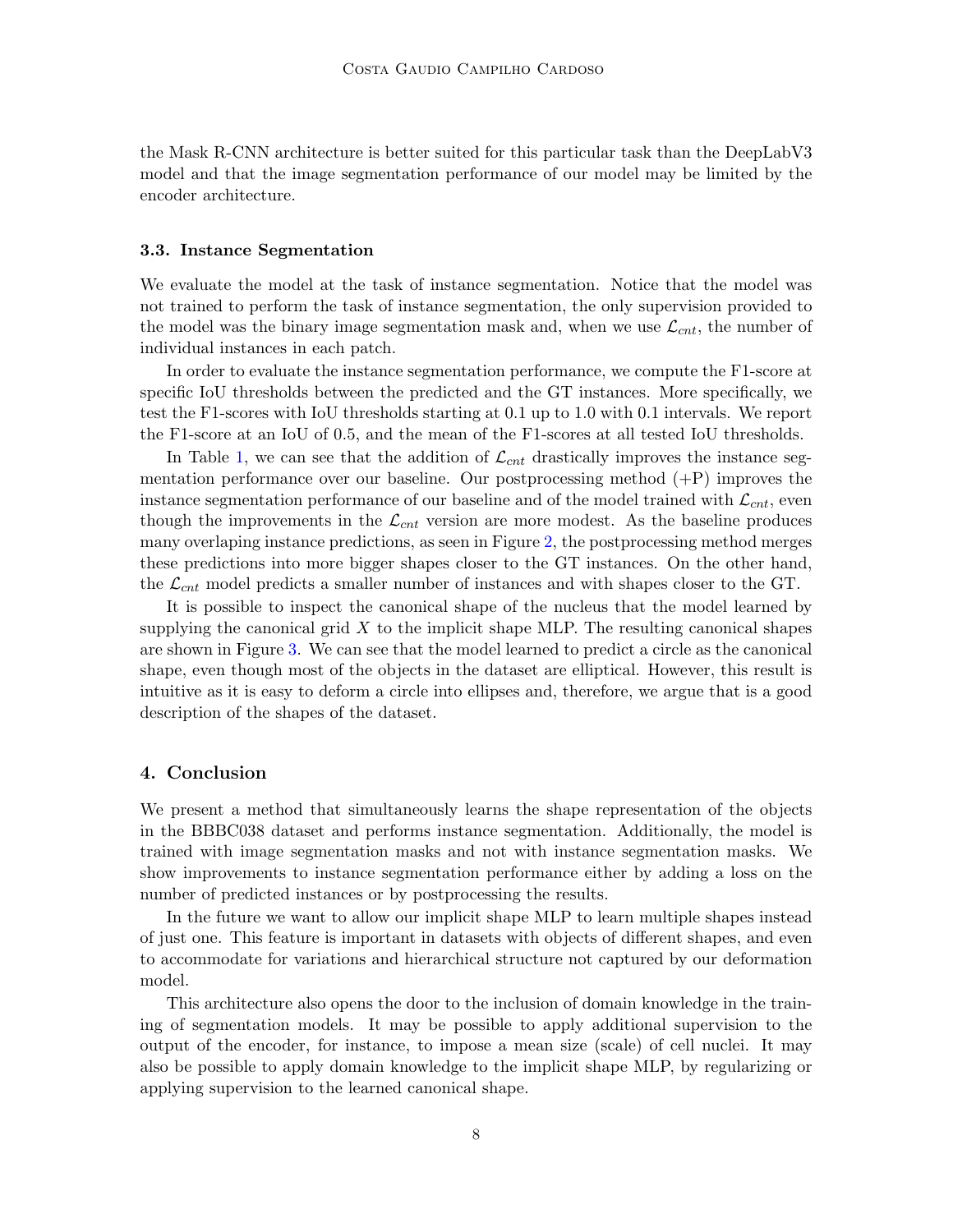## Acknowledgments

The project TAMI - Transparent Artificial Medical Intelligence (NORTE-01-0247-FEDER-045905) partially funding this work is co-financed by ERDF - European Regional Fund through the North Portugal Regional Operational Program - NORTE 2020 and by the Portuguese Foundation for Science and Technology - FCT under the CMU - Portugal International Partnership.

# References

- <span id="page-8-0"></span>Michael Boutros, Florian Heigwer, and Christina Laufer. Microscopy-Based High-Content Screening, 12 2015. ISSN 10974172.
- <span id="page-8-1"></span>Juan C. Caicedo, Allen Goodman, Kyle W. Karhohs, Beth A. Cimini, Jeanelle Ackerman, Marzieh Haghighi, Cher Keng Heng, Tim Becker, Minh Doan, Claire Mc-Quin, Mohammad Rohban, Shantanu Singh, and Anne E. Carpenter. Nucleus segmentation across imaging experiments: the 2018 Data Science Bowl. Nature Methods, 16(12):1247–1253, 2019. ISSN 15487105. doi: 10.1038/s41592-019-0612-7. URL <http://dx.doi.org/10.1038/s41592-019-0612-7>.
- <span id="page-8-4"></span>Liang-Chieh Chen, George Papandreou, Florian Schroff, and Hartwig Adam. Rethinking Atrous Convolution for Semantic Image Segmentation. 6 2017. URL [http://arxiv.org/](http://arxiv.org/abs/1706.05587) [abs/1706.05587](http://arxiv.org/abs/1706.05587).
- <span id="page-8-3"></span>Liang Chieh Chen, George Papandreou, Iasonas Kokkinos, Kevin Murphy, and Alan L. Yuille. DeepLab: Semantic Image Segmentation with Deep Convolutional Nets, Atrous Convolution, and Fully Connected CRFs. IEEE Transactions on Pattern Analysis and Machine Intelligence, 40(4):834–848, 4 2018. ISSN 01628828. doi: 10.1109/TPAMI.2017. 2699184.
- <span id="page-8-7"></span>Kaiming He, Xiangyu Zhang, Shaoqing Ren, and Jian Sun. Deep residual learning for image recognition. In Proceedings of the IEEE Computer Society Conference on Computer Vision and Pattern Recognition, volume 2016-Decem, pages 770–778, 2016. ISBN 9781467388504. doi: 10.1109/CVPR.2016.90. URL [http://image-net.org/](http://image-net.org/challenges/LSVRC/2015/) [challenges/LSVRC/2015/](http://image-net.org/challenges/LSVRC/2015/).
- <span id="page-8-5"></span>Kaiming He, Georgia Gkioxari, Piotr Dollár, and Ross Girshick. Mask R-CNN. In *Proceed*ings of the IEEE international conference on computer vision, pages 2961–2969, 2017.
- <span id="page-8-6"></span>Anna Khoreva, Rodrigo Benenson, Jan Hosang, Matthias Hein, and Bernt Schiele. Simple does It: Weakly supervised instance and semantic segmentation. In *Proceedings - 30th* IEEE Conference on Computer Vision and Pattern Recognition, CVPR 2017, volume 2017-Janua, pages 1665–1674, 2017. ISBN 9781538604571. doi: 10.1109/CVPR.2017.181.
- <span id="page-8-2"></span>Mojca Mattiazzi Usaj, Erin B. Styles, Adrian J. Verster, Helena Friesen, Charles Boone, and Brenda J. Andrews. High-Content Screening for Quantitative Cell Biology. Trends in Cell Biology, 26(8):598–611, 2016. ISSN 18793088. doi: 10.1016/j.tcb.2016.03.008. URL <http://dx.doi.org/10.1016/j.tcb.2016.03.008>.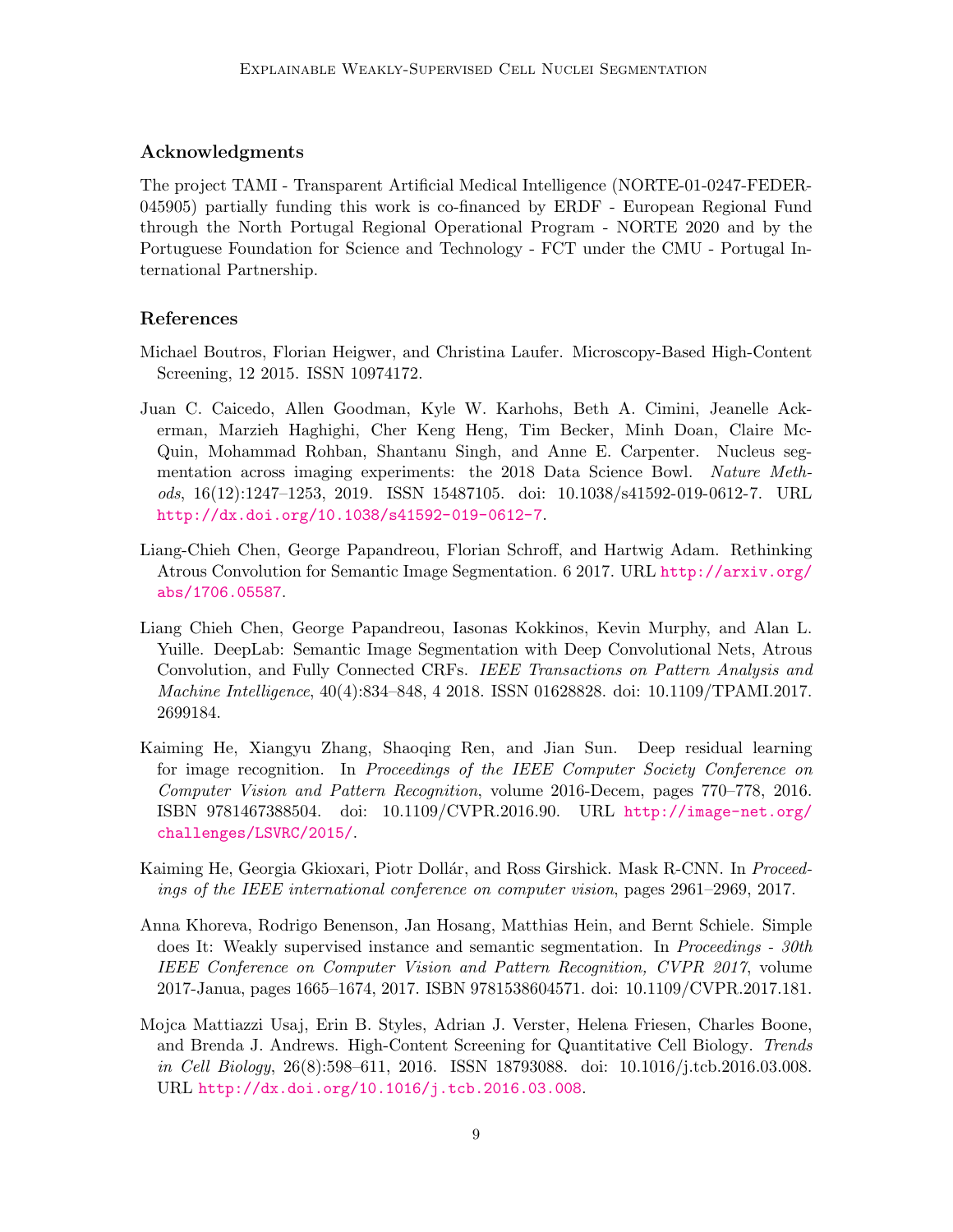- <span id="page-9-0"></span>Claire McQuin, Allen Goodman, Vasiliy Chernyshev, Lee Kamentsky, Beth A. Cimini, Kyle W. Karhohs, Minh Doan, Liya Ding, Susanne M. Rafelski, Derek Thirstrup, Winfried Wiegraebe, Shantanu Singh, Tim Becker, Juan C. Caicedo, and Anne E. Carpenter. CellProfiler 3.0: Next-generation image processing for biology. PLoS Biology, 16(7):e2005970, 7 2018. ISSN 15457885. doi: 10.1371/journal.pbio.2005970. URL <https://doi.org/10.1371/journal.pbio.2005970>.
- <span id="page-9-6"></span>Kazuya Nishimura, Chenyang Wang, Kazuhide Watanabe, Ryoma Bise, et al. Weakly supervised cell instance segmentation under various conditions. Medical Image Analysis, 73:102182, 2021.
- <span id="page-9-5"></span>Hui Qu, Pengxiang Wu, Qiaoying Huang, Jingru Yi, Zhennan Yan, Kang Li, Gregory M Riedlinger, Subhajyoti De, Shaoting Zhang, and Dimitris N Metaxas. Weakly supervised deep nuclei segmentation using partial points annotation in histopathology images. IEEE transactions on medical imaging, 39(11):3655–3666, 2020.
- <span id="page-9-3"></span>Olaf Ronneberger, Philipp Fischer, and Thomas Brox. U-Net: Convolutional Networks for Biomedical Image Segmentation. In Medical Image Computing and Computer-Assisted Intervention – MICCAI 2015, Lecture {Notes} in {Computer} {Science}, pages 234– 241. Springer, Cham, 2015. ISBN 978-3-319-24573-7 978-3-319-24574-4. doi: 10.1007/  $978-3-319-24574-4{\ \ \ }28.$
- <span id="page-9-1"></span>Johannes Schindelin, Ignacio Arganda-Carreras, Erwin Frise, Verena Kaynig, Mark Longair, Tobias Pietzsch, Stephan Preibisch, Curtis Rueden, Stephan Saalfeld, Benjamin Schmid, Jean Yves Tinevez, Daniel James White, Volker Hartenstein, Kevin Eliceiri, Pavel Tomancak, and Albert Cardona. Fiji: An open-source platform for biological-image analysis, 7 2012. ISSN 15487091. URL <https://www.nature.com/articles/nmeth.2019>.
- <span id="page-9-2"></span>Dennis Segebarth, Matthias Griebel, Nikolai Stein, Cora R. von Collenberg, Corinna Martin, Dominik Fiedler, Lucas B. Comeras, Anupam Sah, Victoria Schoeffler, Teresa Lüffe, Alexander D¨urr, Rohini Gupta, Manju Sasi, Christina Lillesaar, Maren D. Lange, Ramon O. Tasan, Nicolas Singewald, Hans Christian Pape, Christoph M. Flath, and Robert Blum. On the objectivity, reliability, and validity of deep learning enabled bioimage analyses. eLife, 9:1–36, 10 2020. doi: 10.7554/ELIFE.59780.
- <span id="page-9-7"></span>Leslie N. Smith and Nicholay Topin. Super-convergence: very fast training of neural networks using large learning rates. volume 11006, page 36. International Society for Optics and Photonics, 5 2019. ISBN 9781510626775. doi: 10.1117/12.2520589. URL [https://www.spiedigitallibrary.org/conference-proceedings-of-spie/11006/](https://www.spiedigitallibrary.org/conference-proceedings-of-spie/11006/1100612/Super-convergence--very-fast-training-of-neural-networks-using/10.1117/12.2520589.full https://www.spiedigitallibrary.org/conference-proceedings-of-spie/11006/1100612/Super-co) [1100612/Super-convergence--very-fast-training-of-neural-networks-using/](https://www.spiedigitallibrary.org/conference-proceedings-of-spie/11006/1100612/Super-convergence--very-fast-training-of-neural-networks-using/10.1117/12.2520589.full https://www.spiedigitallibrary.org/conference-proceedings-of-spie/11006/1100612/Super-co) [10.1117/12.2520589.fullhttps://www.spiedigitallibrary.org/](https://www.spiedigitallibrary.org/conference-proceedings-of-spie/11006/1100612/Super-convergence--very-fast-training-of-neural-networks-using/10.1117/12.2520589.full https://www.spiedigitallibrary.org/conference-proceedings-of-spie/11006/1100612/Super-co) [conference-proceedings-of-spie/11006/1100612/Super-co](https://www.spiedigitallibrary.org/conference-proceedings-of-spie/11006/1100612/Super-convergence--very-fast-training-of-neural-networks-using/10.1117/12.2520589.full https://www.spiedigitallibrary.org/conference-proceedings-of-spie/11006/1100612/Super-co).
- <span id="page-9-4"></span>Carsen Stringer, Tim Wang, Michalis Michaelos, and Marius Pachitariu. Cellpose: a generalist algorithm for cellular segmentation. Nature Methods, 18(1):100–106, 1 2021. ISSN 15487105. doi: 10.1038/s41592-020-01018-x. URL [https://www.nature.com/articles/](https://www.nature.com/articles/s41592-020-01018-x) [s41592-020-01018-x](https://www.nature.com/articles/s41592-020-01018-x).